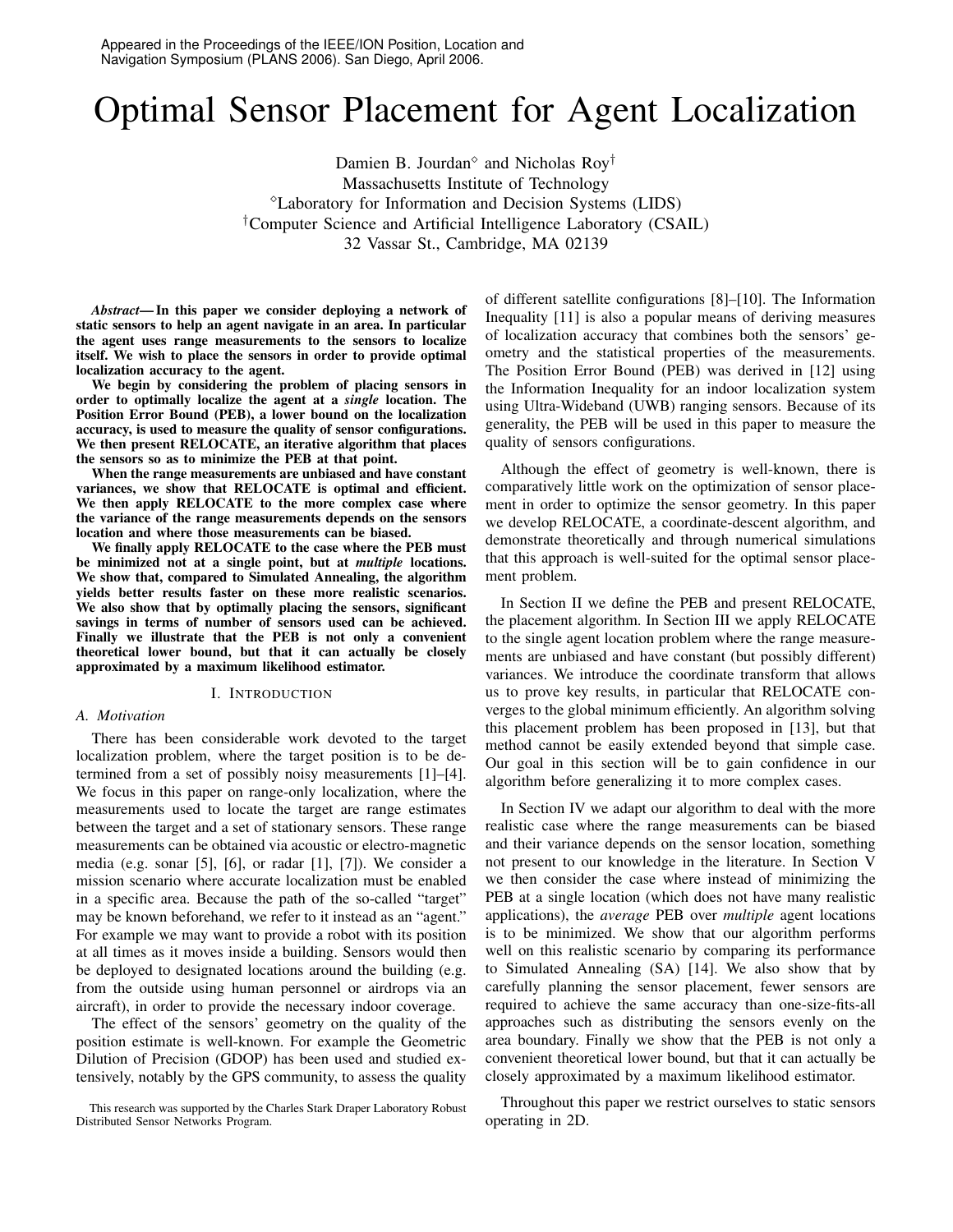## *B. Related Work*

McKay [15] and Hegazy [16] minimize the condition number of the visibility matrix in order to minimize the impact of range measurement errors on the position estimate. In both [15] and [16], three dimensions are considered, although in [15] the sensors are constrained to lie on the ground. A Sequential Quadratic Programming method is used to solve the problem in [15], while in [16] an analytical solution is derived for 4 sensors. Sinha [17] maximizes the Fisher information gathered by a group of sensor UAVs, which blends sensor geometry, survivability, and distance to the target. A Genetic Algorithm coupled with a gradient descent algorithm is used to search for the global minimum.

Abel [18], Martinez [19], and Zhang [13] optimize the sensor placement by minimizing a cost related to the Cramér-Rao bound (CRB), obtained from the Information Inequality. The acoustic sensors are constrained to lie on a line segment in [18], which allows for a simple analytic solution. Martinez [19] derives an analytic form for the CRB in 2D and 3D for the case where all the sensors have similar measurement variance. The classic result is found, namely that the configuration with minimum CRB is that with all sensors evenly spread around the agent [20]. The authors then use this result to dynamically control the sensors in order to track a moving agent. Finally Zhang [13] considers the optimal placement of sensors in 2D, where the sensors have different (but constant) measurement variances. He minimizes the determinant of the joint covariance matrix, which turns out to be equivalent to minimizing the CRB. Zhang then obtains the minimum value of the CRB for this case and proposes an algorithm that converges to the optimal sensor placement in *n-3* steps (where *n* is the number of sensors). Zhang's algorithm, however, does not generalize beyond the case of constant variances, which limits its applicability to more realistic scenarios.

Most of these papers are restricted to optimizing the sensor placement for the localization of a single agent location. A possible exception is [19] since the agent can move, but in this case the sensors are mobile and can adaptively rearrange their configuration. Sheng [21] considers the placement of static sensors for the localization of an agent along its path, but the approach is more statistical in nature and assumes that many sensors can be deployed.

## II. PRELIMINARIES AND NOTATIONS

# *A. Modeling of the Range Measurements*

We consider a system of  $n$  range sensors. In the literature these range measurements are typically assumed to be unbiased, normally distributed independent variables with constant variances [13], [18], [19], but we will use a more general model for these measurements. In particular, we base our modeling on results obtained with UWB range sensors [4]. UWB technology potentially provides high ranging accuracy in cluttered environments [22]–[25] (such as indoor or urban environments), owing to its inherent fine delay resolution and ability to penetrate obstacles [26]–[29]. It is therefore an excellent candidate technology for range measurements, outdoors and indoors. As described more in depth in [12],

the range measurement  $\tilde{r}_k$  of the  $k^{\text{th}}$  sensor can be expressed as

$$
\tilde{r}_k = d_k + b_k + \epsilon_k,\tag{1}
$$

where  $d_k$  is the true distance between the sensor and the agent,  $b_k$  is a positive bias, and  $\epsilon_k$  is a random Gaussian noise. Although the biases  $b_k$  can be distributed according to any type of staircase diagram [12], we assume here that the biases are uniformly distributed between 0 and  $\beta_k$ . This is without loss of generality, as the algorithm presented in this paper can easily accommodate more general distributions. The Gaussian noises  $\epsilon_k$  are independent of  $b_k$ , with zero-mean and variance  $\sigma_k^2$ . We model their dependence on the distance  $d_k$  as

$$
\sigma_k^2(d_k) = \sigma_{0k}^2 d_k^{\alpha},\tag{2}
$$

where  $\alpha \ge 0$  is the path-loss exponent and  $\sigma_0^2$  is the variance at one meter [24], [28].

The probability density function (pdf) of the unbiased range measurement  $r_k$  given the true distance  $d_k$  is then

$$
f_k(r_k|d_k) = \frac{1}{\beta_k} \left[ Q\left(\frac{r_k - d_k - \beta_k/2}{\sigma(d_k)}\right) - Q\left(\frac{r_k - d_k + \beta_k/2}{\sigma(d_k)}\right) \right], \quad (3)
$$

where  $Q(x) = \frac{1}{\sqrt{2}}$  $\frac{1}{2\pi} \int_x^{+\infty} e^{-t^2/2} dt$  is the Gaussian Q function. This expression is general in that it allows the range measurement to be biased (as is often the case due to non-line-of-sight (NLOS) propagation), and the range measurement variance to vary with the distance. The pdf is plotted on Figure 1 for  $d_k = 15m$  and  $\beta_k = 2m$ . The expression in (3) can be easily specialized to the case when there is no bias in the measurements ( $\beta_k = 0$ ), so that

$$
f_k(r_k|d_k) = \frac{1}{\sqrt{2\pi}\sigma_k(d_k)}e^{-\frac{(r_k - d_k)^2}{2\sigma_k^2(d_k)}}.
$$
 (4)

If in addition the measurement variance does not depend on the distance as is commonly assumed, then

$$
f_k(r_k|d_k) = \frac{1}{\sqrt{2\pi}\sigma_{0k}} e^{-\frac{(r_k - d_k)^2}{2\sigma_{0k}^2}},
$$
 (5)

and we obtain the model typically assumed in the literature, i.e., where the measurements are unbiased and normally distributed with constant variance.

#### *B. The Design Variables* θ

We will constrain the sensors to lie on the boundary of a set (representing for example the exterior walls of a building). Initially we assume this set to be convex, with the agent in its interior. In this case the position of the sensor is completely determined by  $\theta_k$ , the angle the agent makes with the  $k^{\text{th}}$ sensor, as shown on Figure 2. The design variables to be optimized are the sensor locations, denoted by the vector  $\theta = (\theta_1, \dots, \theta_n)$ . The convexity assumption of the set is for convenience, and will be relaxed later on in this paper, when for example sensors can be placed on walls belonging to different buildings. In that case the angles  $\theta_k$  are not sufficient to unambiguously characterize the sensors positions and another parametrization should then be used.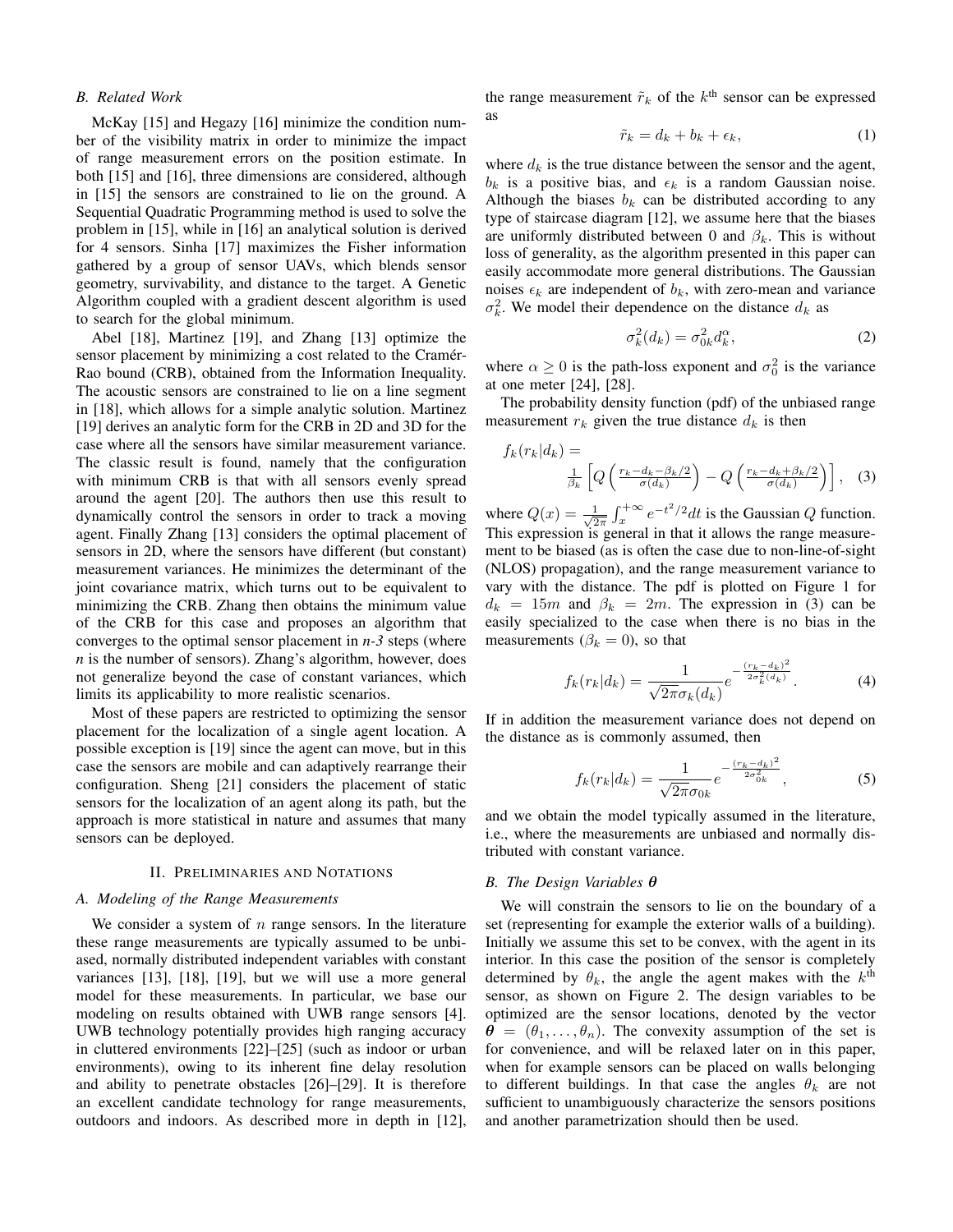

Fig. 1. Probability density function of the error in range measurements  $\tilde{r}_i - d_i$  given the true distance  $d_i = 15m$  and  $\beta_i = 2m$ .



Fig. 2. The agent (square) is inside a convex area, and the sensors (circles) are placed on its boundary. The distance between the agent and sensor  $k$ depends only on  $\theta_k$ .

## *C. The Position Error Bound (PEB)*

The PEB is a lower bound on the localization accuracy of any unbiased position estimator, so it is a natural choice to measure the quality of sensor configurations. In particular we have

$$
\sqrt{\mathbb{E}_{\mathbf{r}}\left\{(x-\hat{x})^2 + (y-\hat{y})^2\right\}} \ge \text{PEB}
$$
 (6)

for any estimator  $(\hat{x}, \hat{y})$  of the true agent's position  $(x, y)$ , where  $\mathbb{E}_{r}$  denotes the expectation taken over the range measurements  $\mathbf{r}^1$ . Although the range measurement model described above is quite general, it is possible to obtain a closedform expression for the PEB. We refer the reader to [12] for a detailed derivation. We obtain

PEB 
$$
(\theta)
$$
 =  $\sqrt{\frac{\sum_{k=1}^{n} A_k}{\sum_{k=1}^{n} A_k c_k^2 \sum_{k=1}^{n} A_k s_k^2 - (\sum_{k=1}^{n} A_k c_k s_k)^2}}$ , (7)

where  $A_k = A_k(\theta_k)$ ,  $c_k = \cos \theta_k$ ,  $s_k = \sin \theta_k$ , and

$$
A_k(\theta_k) = \frac{1}{\beta_k \sigma_k(d_k) \pi \sqrt{2}} \int_{-\infty}^{\infty} h(y, \beta_k, d_k) dy, \qquad (8)
$$

with

$$
h(y,\beta,d) = \frac{\left[e^{-\left(y + \frac{\beta}{\sigma(d)}\sqrt{2}\right)^2} \left(1 + \frac{\alpha\beta}{2d} + \frac{\alpha\sigma(d)}{d\sqrt{2}}y\right) - e^{-y^2} \left(1 + \frac{\alpha\sigma(d)}{d\sqrt{2}}y\right)\right]^2}{Q(\sqrt{2}y) - Q(\sqrt{2}y + \frac{\beta}{\sigma(d)})}.
$$
\n(9)

The coefficient  $A_k(\theta_k)$  is called the *importance* weight of the  $k<sup>th</sup>$  sensor. Note that when there is no bias ( $\beta_k = 0$ ), we have

$$
A_k(\theta_k) = \frac{1}{\sigma_{0k}^2 d_k^{\alpha}(\theta_k)} + \frac{\alpha^2}{2d_k^2(\theta_k)}.
$$
 (10)

If in addition  $\alpha = 0$  and all the standard deviations are equal, the PEB is simply equal to the GDOP multiplied by the standard deviation of the range measurements. In that case all the range measurements are equally weighted (by  $1/\sigma_0^2$ ), and minimizing the PEB is equivalent to minimizing the GDOP. In fact it is well-known that the minimum GDOP in this case is obtained when the sensors are placed at the vertices of a regular polygon centered around the agent [20].

When  $\alpha$  or  $\beta$  are non-zero, however, equation (8) implies that the range measurements from different sensors will not be equally weighted in the PEB. Some sensors will have large importance weights due to favorable propagation characteristics between the agent and the sensor, or because they are close to one another. Others will receive a low weight, for example if the distance between agent and sensor is large, or if the propagation environment is harsh (e.g. much clutter). Minimizing the PEB therefore implies striking the optimal balance between spatial diversity (captured by the sine and cosine in (7)) and range measurement quality (captured by the importance weights). This non-trivial task requires using an optimization algorithm.

#### *D. Generic Algorithm Description*

We now present the RELOCATE algorithm in its generic form. This algorithm is a coordinate descent algorithm, i.e., it minimizes the PEB one coordinate at a time, until convergence. It operates as follows:

## RELOCATE

- Randomly initialize  $\boldsymbol{\theta}^1 = {\theta_1^1, \dots \theta_n^1}$ ,  $p = 1$ ;
- Until convergence, do:
	- 1) Select sensor  $i_p$  for relocation;
		- 2) Find the angle  $\theta_{i_p}^*$  that minimizes the PEB along  $\theta_{i_p};$
	- 3) Set  $\theta_{i_p}^{p+1} = \theta_{i_p}^*$  and  $\theta_k^{p+1} = \theta_k^p$  for all  $k \neq i_p$ , so that  $\boldsymbol{\theta}^{p+1} = \left(\theta^{p}_{1}, \ldots, \theta^{*}_{i_{p}}, \ldots, \theta^{p}_{n}\right);$
	- 4)  $p \leftarrow p + 1$ .

<sup>&</sup>lt;sup>1</sup>If  $\hat{R} = \sqrt{(x-\hat{x})^2 + (y-\hat{y})^2}$  is the distance error between the true position and an estimated position  $(\hat{x}, \hat{y})$ , then the PEB is a lower bound on the mean-square error (MSE) of this distance.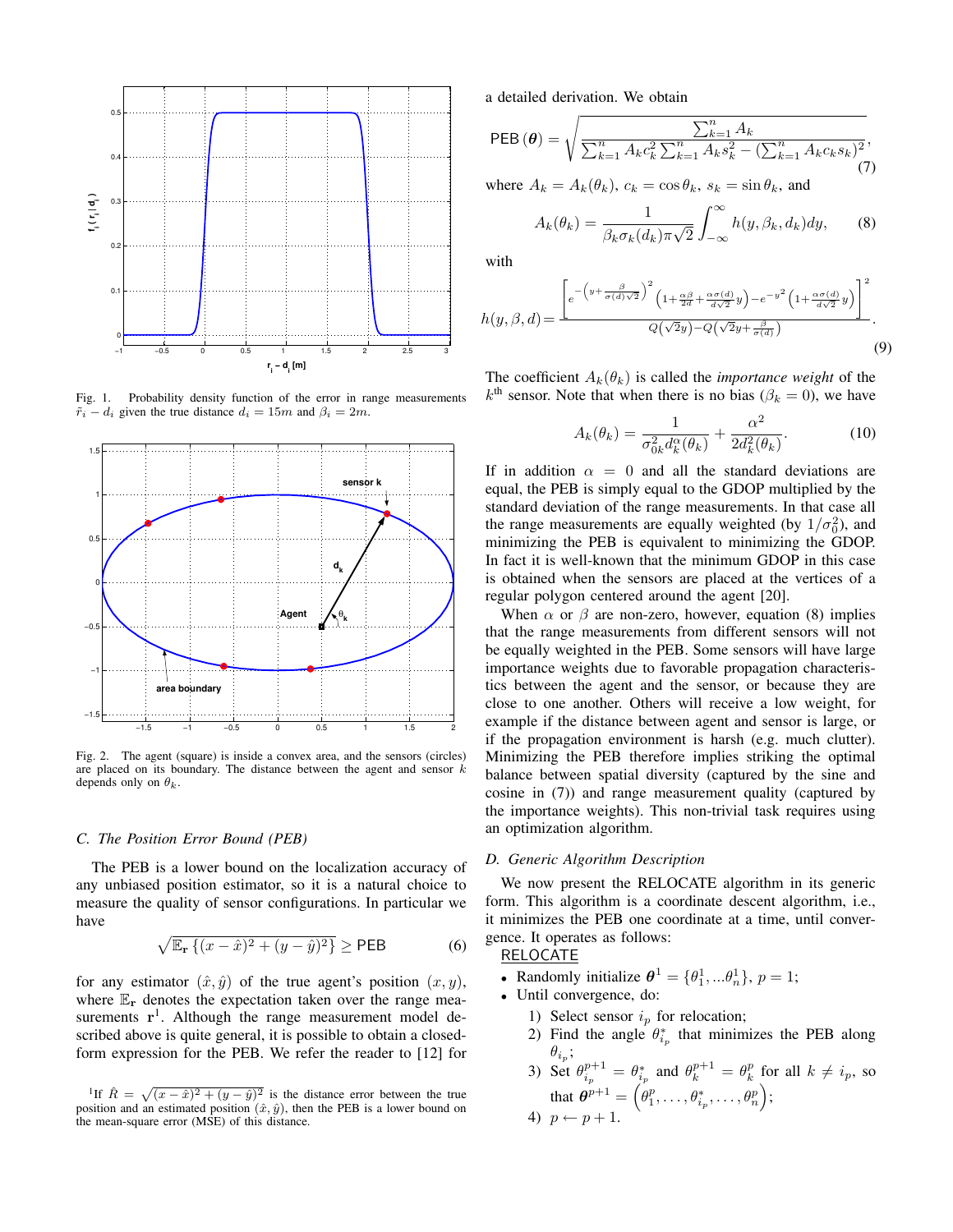Coordinate descent algorithms are efficient as long as the minimization in step (2) is fast [30], i.e., as long as finding  $\theta_{i_p}^*$ such that  $\frac{\partial PEB}{\partial \theta_{i_p}}(\theta_{i_p}^*)=0$  and  $\frac{\partial^2 PEB}{\partial \theta_{i_p}^2}$  $\frac{\partial^2 PEB}{\partial \theta_{ip}^2}(\theta_{ip}^*) \ge 0$  is easy. In the following section we show that step  $(2)$  can in fact be solved in *closed-form* when the importance weights are constant. This result, along with others on convergence and rate of convergence, will be made possible through the coordinate transform introduced next.

## III. SINGLE AGENT LOCATION AND SENSORS WITH CONSTANT IMPORTANCE WEIGHTS

Let us consider the case where the importance weights  $A_k(\theta_k)$  do not depend on  $\theta_k$ , that is, the weights are independent of where the sensors are located. This can be the case for example if we assume that the variance of the range measurements is constant ( $\alpha = 0$ ) and there are no biases  $(\beta = 0)$ , which is the typical assumption in the literature. From (7) we see that in this case the PEB is the same for angles modulo  $\pi$ , so we will only consider values of  $\theta_k$ between 0 and  $\pi$ . We also assume without loss of generality that  $A_n \geq ... \geq A_1$ .

#### *A. Coordinate Transform*

Instead of working directly with the angles  $\theta_i$ , we introduce a set of complex numbers (or vectors)  $r(\theta)$  and  $z_i(\theta)$  for  $i = 1, \ldots, n$ . This representation will be critical in allowing us to solve step (2) of RELOCATE in closed-form, to prove the optimal convergence of the algorithm, and to approximate its expected rate of convergence.

*Definition 1 (Coordinate transform):*

$$
\mathbf{z_i}(\boldsymbol{\theta}) = e^{-2j\theta_i} \sum_{k \neq i} A_k e^{2j\theta_k}, \quad \forall i = 1...n, \quad (11)
$$

$$
\mathbf{r}(\boldsymbol{\theta}) = \sum_{k=1}^{n} A_k e^{2j\theta_k}, \qquad (12)
$$

$$
r(\boldsymbol{\theta}) = |\mathbf{r}(\boldsymbol{\theta})|, \tag{13}
$$

where j denotes the complex number such that  $j^2 = -1$ . In particular we will show that if the PEB is minimum at  $\tilde{\theta}$ , we must have  $\Re\left\{\mathbf{z_i}(\tilde{\boldsymbol{\theta}})\right\} \leq 0$  and  $\Im\left\{\mathbf{z_i}(\tilde{\boldsymbol{\theta}})\right\} = 0$  for all *i*, in other words all the  $z_i(\tilde{\theta})$  must lie on the negative real axis<sup>2</sup>.

#### *B. General Results on the PEB*

The assumption of constant weights leads to two key results about the PEB. The first result, given in the following lemma, relates  $r(\theta)$  to PEB  $(\theta)$ .

*Lemma 1:* When the importance weights are constant, minimizing PEB( $\theta$ ) is equivalent to minimizing  $r(\theta)$ , and PEB  $(\theta)$  can be re-written as

PEB 
$$
(\theta)
$$
 =  $\sqrt{\frac{4\sum_{k=1}^{n} A_k}{(\sum_{k=1}^{n} A_k)^2 - r^2(\theta)}}$ . (14)

*Proof:* This follows directly from (7) and (12) after a few elementary algebraic manipulations.

<sup>2</sup>where  $\Re\{a\}$  and  $\Im\{a\}$  respectively are the real and imaginary parts of a, a complex number.



Fig. 3. Shape of  $PEB(\theta_{i_p})$  when the weights are constant. Note that it has a unique minimum in  $[0, \pi)$ .

 $r(\theta)$  therefore provides a measure of the distance to optimality, and so it will be referred to as the *error radius*. The following lemma gives a lower bound on the error radius.

*Lemma* 2: For any  $\theta$  we have

$$
r(\theta) \ge r^* = \max(0, A_n - \sum_{k=1}^{n-1} A_k). \tag{15}
$$

*Proof:* If  $A_n \leq \sum_{k=1}^{n-1} A_k$ , then  $r^*$  is 0 and the relationship holds since the error radius is by definition always non-negative.

If  $A_n > \sum_{k=1}^{n-1} A_k$ , then  $r(\theta)$  is minimized by having all the vectors  $A_k e^{2j\theta_k}$   $(k = 1, \ldots, n-1)$  aligned in the opposite direction to the vector of maximum amplitude  $A_n e^{2j\theta_n}$ . For example this can be achieved by setting  $\theta_n = 0$  and  $\theta_k = \pi/2$ for  $k = 1, ..., n - 1$ , so that  $r(\theta) = A_n - \sum_{k=1}^{n-1} A_k$  and (15) again holds.

Therefore, if there exists  $\tilde{\theta}$  such that  $r(\tilde{\theta}) = r^*$ ,  $\tilde{\theta}$  is a global minimum of the PEB. In particular, if  $A_n > \sum_{k=1}^{n-1} A_k$ , the global minimum is easily found by setting (for example)  $\theta_n =$ 0 and  $\theta_k = \pi/2$  for  $k = 1, \ldots, n-1$ .

Step (2) of RELOCATE involves a 1-dimensional minimization of the PEB along  $\theta_{i_p}$  (or equivalently a minimization of the error radius along  $\theta_{i_p}$ ). A typical shape of the PEB as a function of  $\theta_{i_p}$  is plotted on Figure 3. As indicated on the figure, the PEB is a smooth function of  $\theta_{i_p}$  with a unique minimum in  $[0, \pi)$ . The second key result, stated in the following lemma, gives the closed-form expression of this unique minimum.

*Lemma 3 (Closed-form solution to step (2) of RELOCATE):* The minimization

$$
\theta_i^* = \arg\min_{\theta_i \in [0,\pi)} \{r(\theta_1,\ldots,\theta_i,\ldots,\theta_n)\}
$$

has a unique solution given by

$$
\theta_i^* = \frac{1}{2} \arctan\left(\frac{\sum_{k \neq i} A_k \sin 2\theta_k}{\sum_{k \neq i} A_k \cos 2\theta_k}\right) + q \frac{\pi}{2},\qquad(16)
$$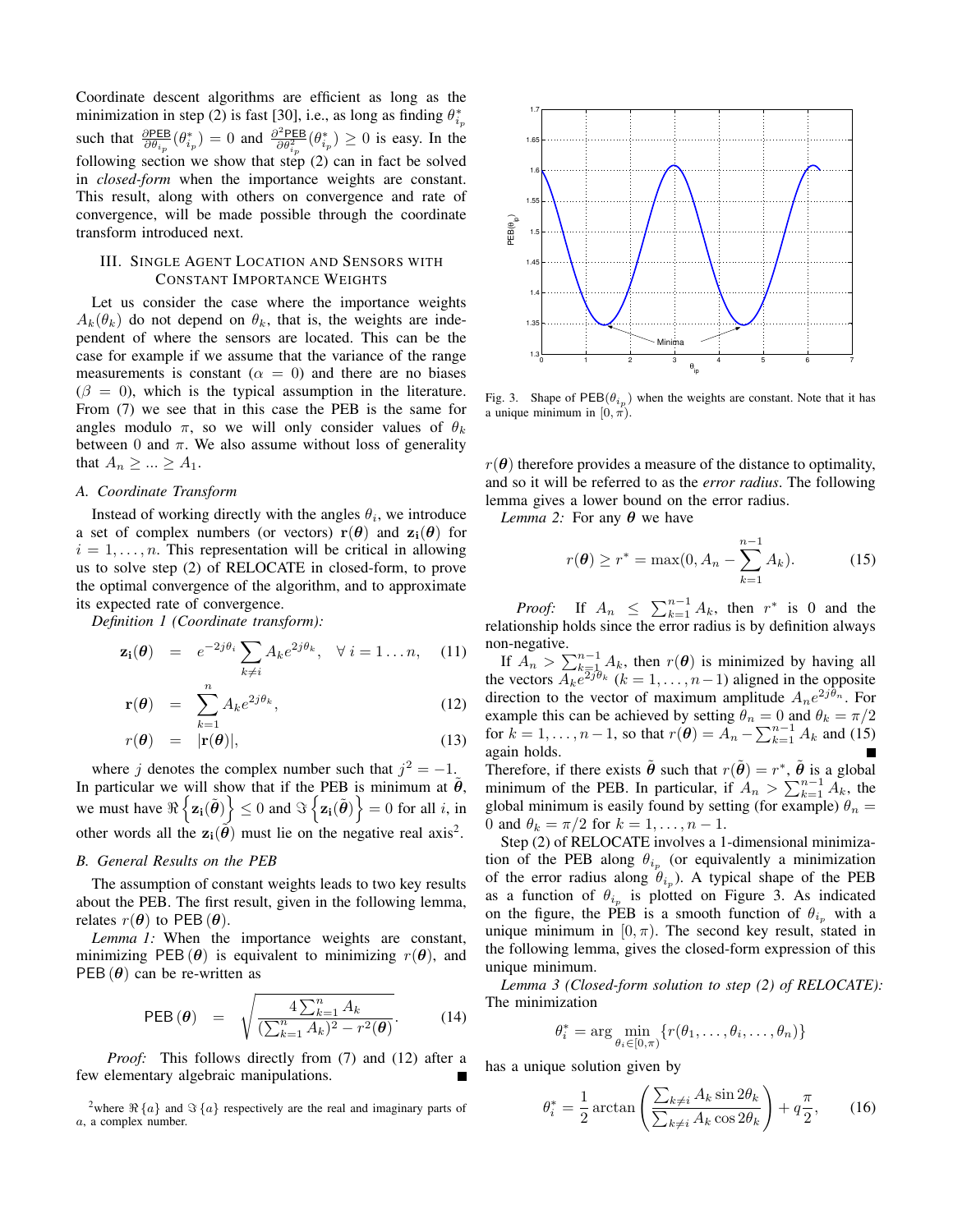where  $q \in \{0, 1\}$  such that  $\Re\{\mathbf{z_i}(\theta_1, \dots, \theta_i^*, \dots, \theta_n)\} \leq 0$ . *Proof:* We first write from (12)

$$
r^{2}(\theta) = |\sum_{k \neq i} A_{k} e^{2j\theta_{k}}|^{2} + A_{i}^{2} + 2A_{i} \sum_{k \neq i} A_{k} \cos(2\theta_{k} - 2\theta_{i}).
$$
\n(17)

The minimum of  $r(\theta_1, \ldots, \theta_i, \ldots, \theta_n)$  with respect to  $\theta_i$  is the same as that of  $r^2(\theta_1,\ldots,\theta_i,\ldots,\theta_n)$  and is found where the corresponding first partial derivative is 0 and the second derivative is non-negative. We first calculate

$$
\frac{\partial (r^2(\theta))}{\partial \theta_i} = 4A_i \sum_{k \neq i} A_k \sin(2\theta_k - 2\theta_i) \qquad (18)
$$

$$
= 4A_i \Im \{ \mathbf{z_i}(\boldsymbol{\theta}) \}.
$$
 (19)

This is a sinusoidal function of  $\theta_i$ , which is 0 twice in  $[0, \pi)$ . The two roots are given by

$$
\theta_i^0 = \frac{1}{2} \arctan\left(\frac{\sum_{k \neq i} A_k \sin 2\theta_k}{\sum_{k \neq i} A_k \cos 2\theta_k}\right),\tag{20}
$$

$$
\theta_i^1 = \frac{1}{2} \arctan\left(\frac{\sum_{k \neq i} A_k \sin 2\theta_k}{\sum_{k \neq i} A_k \cos 2\theta_k}\right) + \frac{\pi}{2}.
$$
 (21)

By taking the derivative of (18) one more time with respect to  $\theta_i$  we obtain

$$
\frac{\partial^2 (r^2(\boldsymbol{\theta}))}{\partial \theta_i^2} = -8Ai \Re{\{\mathbf{z_i}(\boldsymbol{\theta})\}},
$$
 (22)

which is a sinusoidal function of  $\theta_i$  that is non-positive at either  $\theta_i^0$  or  $\theta_i^1$  (but not both), depending on which one yields  $\Re{\{\mathbf{z}_i(\boldsymbol{\theta})\}} \leq 0$ . There is therefore a *unique* value of  $\theta_i$  in  $[0, \pi)$  for which (18) is 0 and (22) is non-negative, and  $r(\theta)$ has a unique minimum along the  $i<sup>th</sup>$  coordinate, obtained at  $\theta_i^*$  given by (16).

The following corollary follows from this proof.

*Corollary 1:* If at iteration p RELOCATE selects sensor  $i_p$ for relocation, the corresponding  $z_{i_p}$  is rotated by  $-2\theta_{i_p}^*$  so as to lie on the negative real axis, i.e.,

$$
\Re\left\{\mathbf{z_{i_p}}(\theta_1^p,\ldots,\theta_{i_p}^*,\ldots,\theta_n^p)\right\} \le 0 \text{ and}
$$
  

$$
\Im\left\{\mathbf{z_{i_p}}(\theta_1^p,\ldots,\theta_{i_p}^*,\ldots,\theta_n^p)\right\} = 0.
$$

We also have the following result.

*Corollary 2:* The stationary points of the PEB are such that all  $z_i$  lie one the real axis. Moreover candidates for minima are those stationary points for which all  $z_i$  lie on the *negative* real axis.

*Proof:* At a stationary point  $\theta$  of the PEB, the gradient of the PEB with respect to  $\theta$  is the zero vector. In other words, all the first partial derivatives  $\frac{\partial PEB}{\partial \theta_i}(\tilde{\theta}) = 0$ . From (19) this means that  $\Im\left\{\mathbf{z_i}(\tilde{\boldsymbol{\theta}})\right\} = 0$  of all *i*, i.e., all  $\mathbf{z_i}$  lie on the real axis.

Candidates for minima will also be such that the second derivatives of the PEB will be positive. From (22) this implies that in addition  $\Re\left\{\mathbf{z_i}(\tilde{\boldsymbol{\theta}})\right\} \leq 0$  of all *i*, i.e., all  $\mathbf{z_i}$  lie on the *negative* real axis.



Fig. 4. Optimal configuration found by RELOCATE when 5 sensors are to be placed and  $A_k = 1$ .

The following lemma proves that RELOCATE actually converges to the stationary points that are candidates for minima.

*Lemma 4 (Convergence of RELOCATE):* RELOCATE converges to a stationary point  $\tilde{\boldsymbol{\theta}} = (\tilde{\theta}_1, \dots, \tilde{\theta}_n)$ , such that all  $z_k(\tilde{\theta})$  lie on the negative real axis, or

$$
\Re\left\{\mathbf{z}_{\mathbf{k}}(\tilde{\boldsymbol{\theta}})\right\} \leq 0 \quad \text{and} \quad \Im\left\{\mathbf{z}_{\mathbf{k}}(\tilde{\boldsymbol{\theta}})\right\} = 0 \quad \forall k = 1, \dots, n. \tag{23}
$$

*Proof:* Coordinate descent algorithms are guaranteed to converge to some stationary point if the function to be minimized is continuously differentiable and if the minimum in step (2) is uniquely attained [30]. This is the case here as shown in Lemma 3, so RELOCATE converges to a stationary point. This stationary point will be such that all  $\theta_k$  satisfy (16) and therefore all  $z_k(\theta)$  lie on the negative real axis, or  $\Re\left\{\mathbf{z_k}(\tilde{\boldsymbol{\theta}})\right\} \leq 0$  and  $\Im\left\{\mathbf{z_k}(\tilde{\boldsymbol{\theta}})\right\} = 0$  for all k (Corollary 1).

RELOCATE therefore converges to stationary points that are candidates for minima (Corollary 2). In practice the algorithm almost always converges to the global minimum. In fact by adding an additional condition to RELOCATE, it can be shown that it is guaranteed to converge to the *global* minimum. This will not be treated in this paper.

Consider the case where 5 sensors have to be optimally placed, and where  $A_k = 1$  for all k. RELOCATE yields the configuration shown on Figure 4. The final PEB is equal to  $0.8944m$ , which is optimal since it is equal to the value of the PEB when  $r = 0$  in (14). The sensors are evenly distributed around the agent. Note that any sensor could be moved by  $\pi$ without changing the PEB value, so other configurations are optimal as well.

### *C. Rate of Convergence*

It is also possible to show that not only is RELOCATE guaranteed to find the global minimum, but it is also an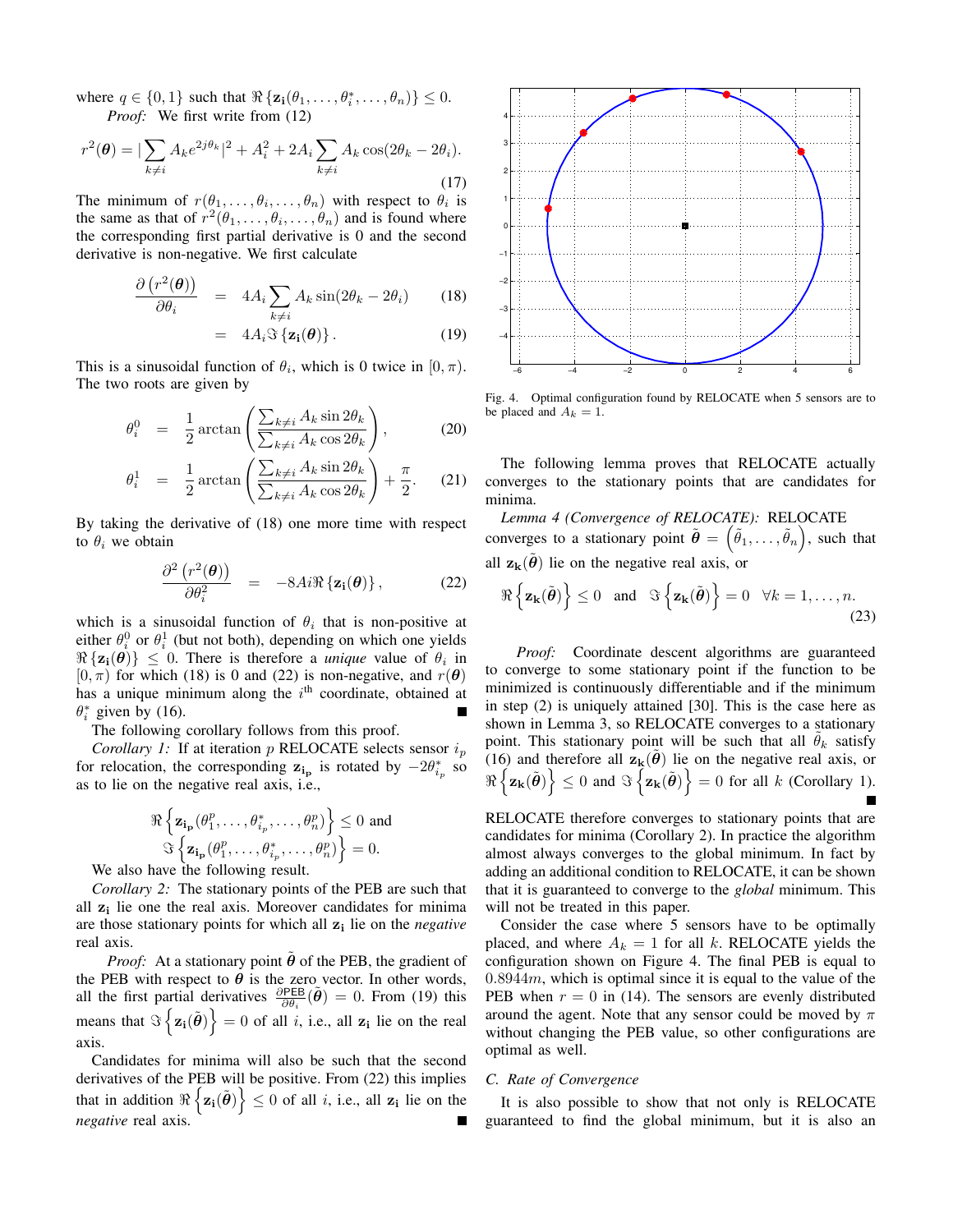

Fig. 5. Theoretical value of the expected rate of decrease of the error radius (dashed), and experimental value of this rate (solid). The experimental value converges to the theoretical one for larger values of  $n$ .

*efficient* algorithm. When  $A_k = 1$  for all k, we define the rate of convergence  $\tau^p$  as the ratio between error radii  $r^{p+1}/r^p$ . Treating the rate of convergence as a random variable  $\tau$ , we can approximate the expected rate of decrease of the error radius by

$$
\mathbb{E}[\tau] \simeq \int_0^1 \left(\frac{2\cos^{-1}x}{\pi}\right)^{n-1} dx,\tag{24}
$$

at each iteration p such that  $r^p \ll 1$ . On average RELOCATE therefore converges *linearly*.

On Figure 5 this theoretical expected rate is plotted as a function of  $n$ , the number of sensors (dashed curve). It tends to  $0$  as  $n$  goes to infinity, which means that convergence is faster when more sensors are present. We also performed 100 runs of RELOCATE for these values of  $n$  and computed the average ratio of decrease, once  $r^p$  was below 0.1. We see that as the number of beacons increases, the experimental average rate matches the theoretical value better.

We can also use the previous result to estimate the average number of iterations required to reach a certain precision in PEB. When  $A_k = 1 \forall k, r^* = 0$  and the minimum value of the PEB for *n* sensors is equal to PEB<sup>\*</sup> =  $2/\sqrt{n}$  (14). We can then express the relative error in PEB compared to the optimum value PEB<sup>∗</sup> as

$$
\frac{\text{PEB}^p - \text{PEB}^*}{\text{PEB}^*} = \frac{1}{\sqrt{1 - (r^p/n)^2}} - 1,\tag{25}
$$

so that it is approximately equal to  $(r^p/n)^2/2$  for small values of  $r^p$ . Let s be the precision required, i.e., the maximum relative error permitted.

We assume we start the algorithm with a radius of 0.1, so that  $r^1 \ll 1$ . On average we then have  $r^p = \tau^{p-1} r^1$ . Achieving precision s will then require  $1 + \frac{\log(10n\sqrt{2s})}{\log r}$  $\frac{10n\sqrt{2s}}{\log \tau}$  iterations on average (not counting the iterations required to bring the radius below 0.1). This number is plotted as a function of the number of sensors for several values of the precision on Figure 6. We can see that once the error radius goes below



Fig. 6. Expected number of iterations once the error radius goes below 0.1 as a function of  $n$ . We have plotted this for several values of the precision  $s$ .

0.1, the algorithm converges in a few iterations even for high precision requirements. This is even more so as the number of sensors increases, which tends to speed up convergence.

# IV. SINGLE AGENT LOCATION WITH VARYING IMPORTANCE WEIGHTS

So far the importance weights of the sensors were assumed constant, no matter where the sensors were. Although it permitted us to prove that RELOCATE is optimal and efficient, this assumption is unlikely to be realistic in real-world scenarios. Since the signal-to-noise ratio (SNR) decreases exponentially with distance, the range measurements will be more accurate (i.e. have lower variance) if sensors and agent are close to one another. Likewise if the agent is inside a building, greater accuracy will be achieved if there is minimal obstruction between the two (as opposed to when several walls, machines, or other objects corrupt the signal). The result is that the importance weights of (8) will depend on the sensors' locations.

Given RELOCATE's theoretical guarantees when the importance weights are constant, we now proceed with confidence in applying the algorithm to more complex (and realistic) scenarios. In the first one, the importance weights are piecewise constant functions of the angle. The second case is the most general, where the importance weights are allowed to vary arbitrarily. Note that in both cases we no longer have any guarantee of optimality, although in practice we do well.

## *A. Importance Weights as a Piecewise Constant Function of the Angle*

Consider a scenario where the range measurement variance does not depend on the distance, but where obstacles, such as walls, block the line-of-sight (LOS) between the agent and a sensor at certain angles. At these angles, the sensor will be NLOS so its range measurements will be biased, which is modeled by having  $\beta > 0$  for this sensor [12]. If we have a map of the area, we can predict what value  $\beta$  will take depending on the location of the sensor. The corresponding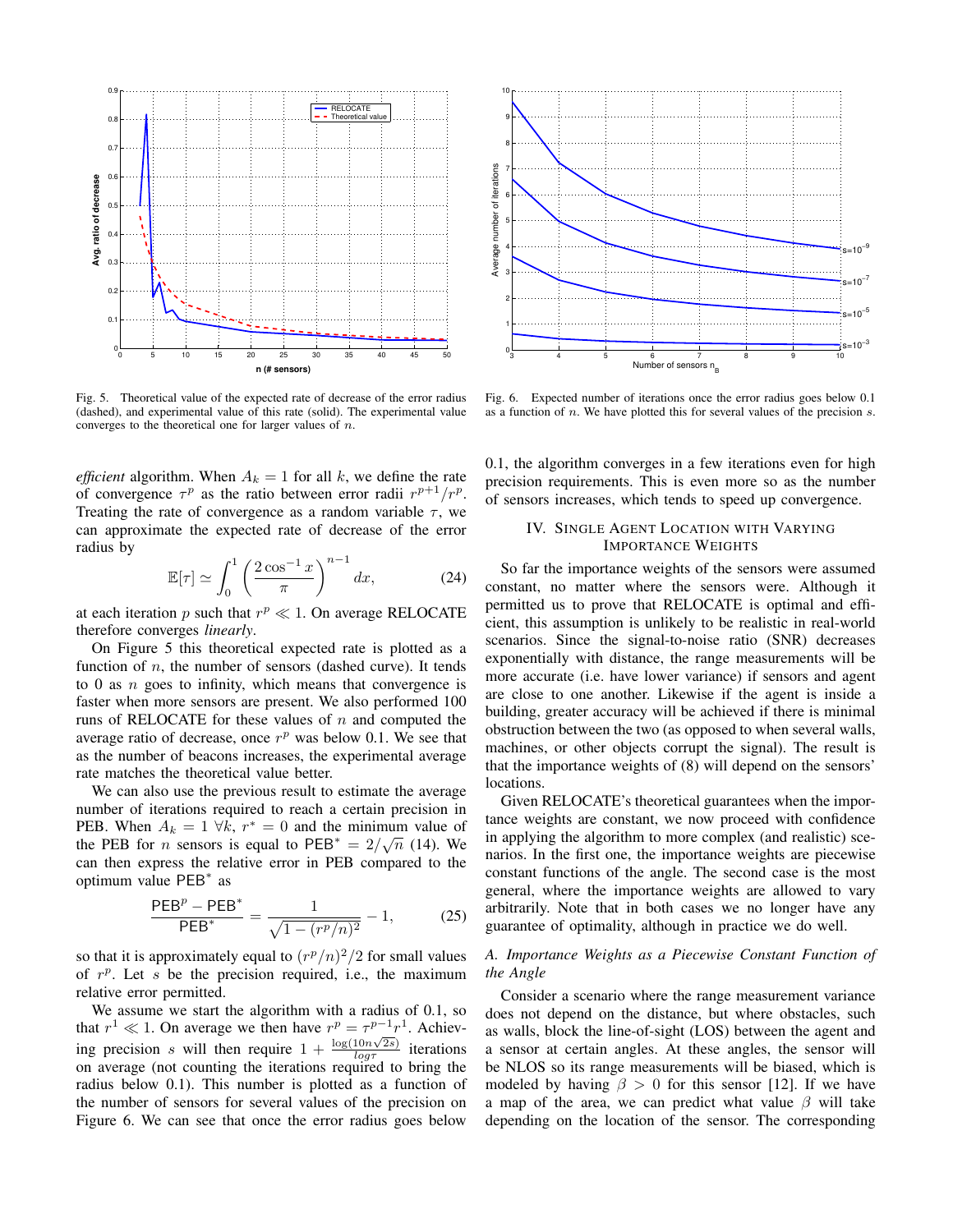

Fig. 7. An agent is located in the middle of a circular building, which contains several walls. The importance weights take a finite number of values (4 in this example, from  $A_1$  to  $A_4$ ).

importance weights will then be a piecewise constant function of the angle. This is illustrated on Figure 7, where the agent is in the middle of a circular building, which contains several walls inside. The value of the importance weights on the building boundary changes depending on what obstructs the LOS between agent and sensor.

Let us then divide the interval  $[0, 2\pi)$  into L arcs. On arc  $C_l = [c_l, \overline{c_l})$ , the importance weight is constant, equal to  $A_l$ (obtained from (8)). The generic RELOCATE of Section II-D can be efficiently adapted to this case. The key is to note that solving step (2) is again easy. The following lemma states that the minimum of the PEB along one coordinate is obtained at one of  $2L + 2$  points: the two extremities of each arc, at the angle specified by (16), and at its symmetric with respect to the agent.

*Lemma* 5: Let  $PEB(\theta_{i_p})$  be the PEB when all the angles other than  $\theta_{i_p}$  are kept constant. The angle  $\theta_{i_p}^*$  minimizing  $\text{PEB}(\theta_{i_p})$  in step (2) of RELOCATE is given by

$$
\theta_{i_p}^* = \arg\min\{\text{PEB}(\tilde{\theta}_{i_p}), \text{PEB}(\tilde{\theta}_{i_p} + \pi),
$$
\n
$$
\text{PEB}(\underline{c_1}), \text{PEB}(\overline{c_1}), ..., \text{PEB}(\underline{c_L}), \text{PEB}(\overline{c_L})\},
$$
\n(26)

where  $\tilde{\theta}_{i_p}$  is the angle given by (16).

This result makes step (2) of RELOCATE easy to solve, so that RELOCATE can again be applied to this problem efficiently. There is no longer any guarantee of global convergence however, but since the algorithm is fast it can be restarted several times from different initial conditions, to eliminate local minima.

Figure 8 illustrates a typical result. In this case the internal properties of the building result in 6 different importance weights at the boundary, represented by arcs of different colors. RELOCATE places 5 sensors on the boundary in order to optimally localize an agent placed at the center. Results show that RELOCATE places sensors on arcs with larger importance weight (sensors 1 through 4 are on the arc with  $A_6 = 0.87$ , sensor 5 is on the one with  $A_2 = 0.60$ ),



Fig. 8. Example of RELOCATE when the importance weights are a piecewise constant function of the angle. Sensors tend to be placed on arcs with larger weight, while maintaining some spatial diversity in their placement.

while spreading them in order to get range measurements from different viewpoints. RELOCATE tries to strike the optimal balance between spatial diversity (well-distributed measurement viewpoints) and measurement quality (arcs with large importance weights). Note that in this particular case all the sensors are located at the extremities of the arcs.

#### *B. Importance Weights as an Arbitrary Function of the Angle*

Consider the same scenario as before, except that now the range measurement variance increases with the distance to the agent as in (2). To be general we assume that  $\alpha$  and  $\beta$ can also be arbitrary functions of the sensor location. The importance weights given by (8) can then be any function of the angle. This is the most general case for a single agent location, where the range measurement variance increases with the distance (possibly with different path-loss exponents), and where the sensors become NLOS at certain locations so that  $\beta$  > 0. Unfortunately this also implies that there is no longer any analytical solution to the minimization of step (2) of RELOCATE, so it must be solved numerically.

Let us consider a square area as shown on Figure 9, characterized by  $\beta = 0$  and  $\alpha = 0$ ,  $\alpha = 0.2$  and  $\alpha = 2$ . The configurations for 6 sensors obtained through RELOCATE are shown for the cases where the agent is at the center (a)-(c) and at the lower left (d)-(f) of the area. When  $\alpha = 0$  the sensors are scattered all around the agent. Note that by symmetry there are many sensor configurations that minimize the PEB in this case. However as  $\alpha$  increases they tend to bunch together, so that when  $\alpha = 2$  the sensors are evenly split into 2 clusters. We can see here again that RELOCATE strikes the optimal balance between spatial diversity and range measurement quality in order to minimize the PEB. The sensors are placed close to the agent so that they get range measurements of good quality, while also taking those measurements from different viewpoints (a minimum of two distinct measurement locations are necessary to localize the agent in 2D).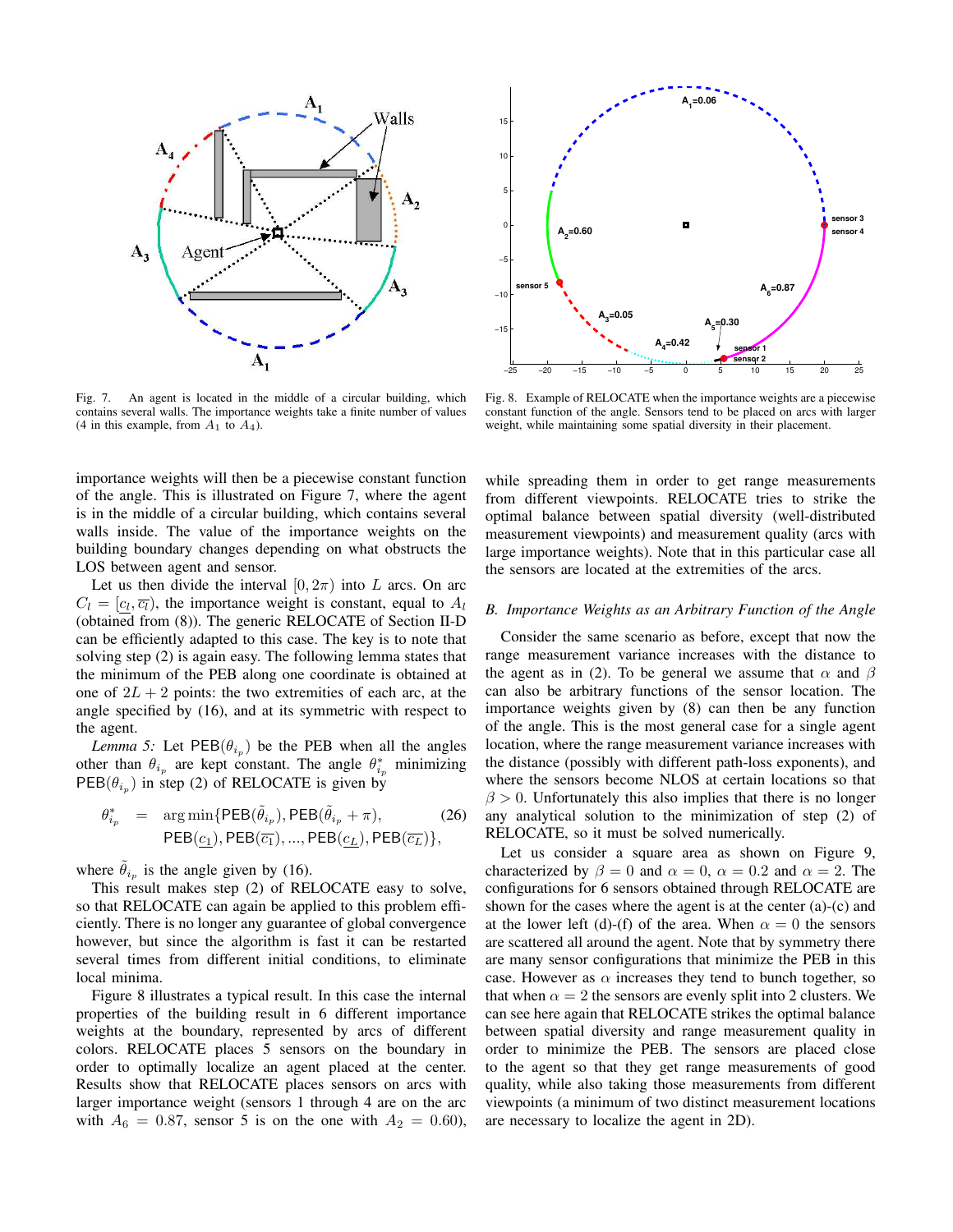

Fig. 9. Configuration of sensors (denoted by circles on the perimeter) given by RELOCATE. The agent (denoted by a square) is placed at the center (figures (a)-(c)) and at the lower left (figures (d)-(f)).  $\beta = 0$  and  $\alpha$  takes 3 values in each case: 0, 0.2, and 2.

## V. MULTIPLE AGENT LOCATIONS

## *A. Results with Average PEB*

So far we have considered placing sensors in order to minimize the PEB at a *single* location. However in real scenarios we will often want to ensure good localization everywhere in the area, or along a pre-planned path. There are several possible choices of metrics to capture this accuracy, but a natural choice adopted here is to minimize the *average* PEB over the area or the path. RELOCATE can be applied as before, except that in step (2) the average PEB is minimized.

To illustrate this we consider the same square area as before, except that now several agent locations are specified (denoted by squares on Figure 10). The sensor configurations given by RELOCATE for different agent locations are also shown. In Fig. 10(a) the agent locations are evenly distributed throughout the area, which models the scenario where we want to ensure good localization everywhere (e.g. there is no preplanned path). In this case RELOCATE places the sensors at regular intervals on the boundary, as intuition would suggest. Interestingly, results do not depend on the value of  $\alpha$ .

Fig. 10(b)-(c) illustrate a scenario where we only want to ensure good localization in 2 parts of the building. For example the agent may know beforehand that it will only need to inspect 2 rooms inside a building, so good localization accuracy has to be provided there only. The configurations given by RELOCATE differ widely depending on  $\alpha$ . If  $\alpha = 2$ , the sensors are evenly split between the two clusters of agent locations, and for each cluster they again strike the optimal balance between spatial diversity and measurement quality. For  $\alpha = 0$  however, the measurement quality is uniform everywhere, so the sensors are more spread out.

Finally in Fig. 10(d)-(e) we consider a path inside the area. The agent already knows where it will travel, so it desires to place sensors so as to optimize the localization accuracy along that path. RELOCATE then concentrates the sensors on the wall close to the path when  $\alpha = 2$ , and spaces them evenly.

## *Results on the Fort McKenna MOUT Scenario*

Let us consider an even more general scenario, where the agent can travel outside the building boundary. In particular we use a map of the Military Operations on Urbanized Terrain (MOUT) site at Fort McKenna to simulate a mission where an agent traveling through the area has to be accurately localized at all times, while the sensors can be placed on the exterior walls of different buildings.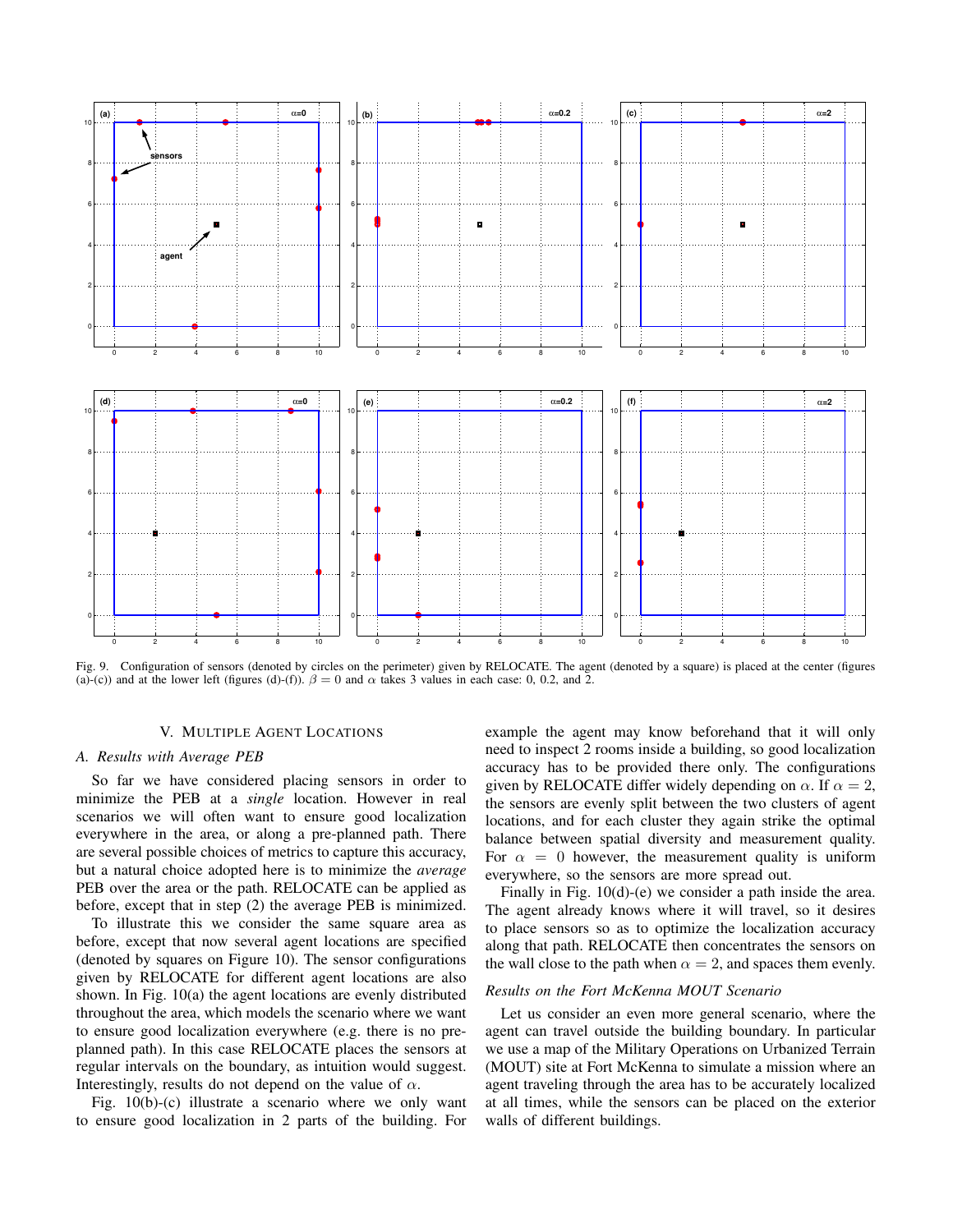

Fig. 10. Optimal configuration of sensors (denoted by red circles on the perimeter) given by RELOCATE for several agent locations (black squares). When the agent can be anywhere in the building (a), the sensors are evenly distributed on the building's boundary, whether  $\alpha = 0$  or 2. The placement varies with  $\alpha$  in the other two cases, when only portions of the building (b)-(c) or a path (d)-(e) must be covered.

In the simulation shown on Figure 11 we assume that range measurements can only be made by sensors with LOS to the agent. This simulation can easily accommodate the case where range measurements can be made through buildings, for example by penalizing NLOS measurements by a  $\beta > 0$ .

The path of the agent is shown as black squares, and RELOCATE has to place 8 sensors accordingly. The resulting sensor placement shown on Fig. 11 indicates that RELOCATE performed its task well. In particular we note that every agent location is in view of at least 2 sensors, so that localization can be ensured at all times. These good results further indicate that RELOCATE is very flexible to more complex scenarios, where the *average* PEB is minimized and where the agent is not restricted to navigate in the interior of a building.

Note that RELOCATE can also easily deal with a *probabilistic* map of agent locations. In many scenarios the agent may not know beforehand where exactly it will go, but it may have an *a priori* density map of its future locations. The area can then be divided into a grid of agent locations, each assigned with a probability given by the density map. The *expected* PEB is then minimized in step (2) of RELOCATE.

## *B. Benchmarking RELOCATE with Simulated Annealing (SA)*

Although there is no longer any guarantee of optimality or efficiency in the case of multiple agent locations with varying importance weights, we show in this section that RELOCATE is still efficient and gives results that are nearoptimal. In particular we compare the performance of RE-LOCATE to that of Simulated Annealing (SA) [14]. SA is a stochastic algorithm, so we expect it to avoid local minima and approach the global minimum. It is also an efficient heuristic algorithm, and it is particularly well-suited to such combinatorial optimization problems [31], so we use it to benchmark RELOCATE. We use the scenario of Fig. 10(d) to compare the two methods with 9 sensors to be placed. The average PEB obtained through RELOCATE (PEB<sub>RELOCATE</sub>) and SA ( $PEB<sub>SA</sub>$ ) are compared over 100 simulation runs. In Figure 12, we plot the frequency histograms of the ratio  $(PEB<sub>SA</sub> - PEB<sub>RELOCATE</sub>)/PEB<sub>RELOCATE</sub>$  for 3 sets of parameters of the SA that result in 3 different running times. The 3 SA parameterizations respectively took 0.22, 0.94, and 6.74 of the time it took for RELOCATE to complete. Positive values of the ratio indicate that the SA solution is worse than that of RELOCATE.

We see that although RELOCATE is a deterministic al-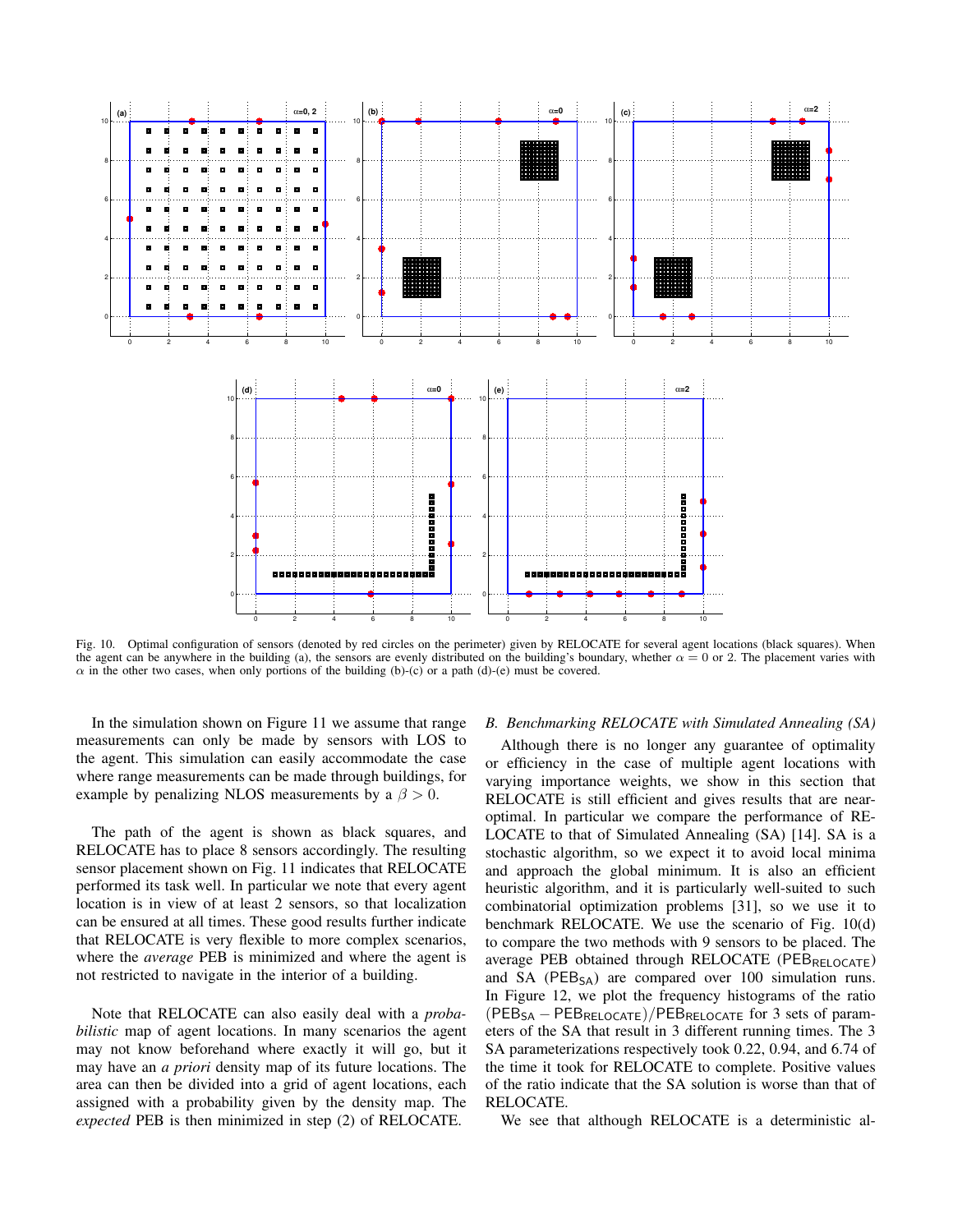

Fig. 11. Results of RELOCATE for the MOUT site of Fort McKenna. 8 sensors are placed on the boundary of buildings and can make range measurements to the agent when it is LOS. Note that every agent location is in view of at least 2 sensors, ensuring localization at all times.

gorithm, it yields better results than SA most of the time. For the first two SA parameterizations, RELOCATE produces solutions that are always better than those of SA (the computational cost of SA and RELOCATE in Fig. 12(b) are almost similar). Only for longer runs does SA sometimes find better solutions than RELOCATE (Fig. 12(c)), but this happens rarely (8% of the time), while the improvement in average PEB is small (2% at most) and the time to completion is much larger than RELOCATE (6.74 more expensive computationally).

We proved before that RELOCATE finds the global minimum efficiently for a single agent and constant importance weights, and this study shows that even in more complex cases (multiple agent locations, varying weights) RELOCATE finds solutions very close to the global minimum. In addition, RELOCATE finds better solutions (indeed solutions within 2% of the minimum given by SA) in less time than SA. We conclude that RELOCATE remains an efficient algorithm even for complex, realistic cases.

## *C. Benefit of Using a Placement Algorithm*

Figures 10(d)-(e) illustrated how optimal sensor configurations vary with the value of  $\alpha$ . In this case as  $\alpha$  increases, sensors tend to gather closer to the path of the agent. A one-size-fits-all approach which would distribute the sensors evenly on the boundary (which we call UNIFORM) may therefore not be a good idea, at least in certain situations. Let us for example consider the agent path depicted in Fig. 10(e) with  $\alpha = 2$ . We compare three types of placement strategies along the boundary:

- Placement using RELOCATE
- Uniform placement (UNIFORM)
- Random placement (RANDOM)

For the last two strategies the results are averaged over 100 trials. We plot the average PEB resulting from these three methods in Figure 13 for different values of the number of



Fig. 13. Average PEB as a function of the number of sensors for the agent path depicted in the bottom plot of Figure 10 with  $\alpha = 2$ . The average PEB is obtained for 3 placement strategies: RELOCATE, UNIFORM, and RANDOM. The 1- $\sigma$  envelope is indicated in dashed for the last two.

sensors. We see that for a given number of sensors, RELO-CATE yields an average PEB that is at least twice lower than that obtained by simply distributing the sensors evenly on the boundary. This is important in terms of the number of sensors needed to achieve a certain PEB. For example, to obtain an average PEB below 2mm, 7 sensors are necessary using RELOCATE, whereas we need 15 with a uniform distribution, and 20 with random placement. Results when sensors are randomly placed are the worst, although not much worse than UNIFORM. The RELOCATE algorithm will therefore use significantly fewer sensors to achieve the same accuracy than a simple, one-size-fits-all approach. This demonstrates the importance of planning the sensors configuration optimally.

This is even more dramatically illustrated by considering the Fort McKenna scenario. For different number of sensors, we calculate the average PEB obtained by randomly placing the sensors on the perimeter of the buildings, versus placing them according to RELOCATE. The results are shown on Figure 14, and it is clear that the random placement is much worse than RELOCATE, especially when the number of sensors is small. To better visualize this, on Figure 15 we plot the ratio between the average PEB obtained by random placement and that by RELOCATE. We can see that RELOCATE typically beats random placement by several orders of magnitude.

#### *D. Achievability of the Bound*

It is known that the Maximum Likelihood (ML) estimate converges to the CRB as the SNR tends to 0 [32]. In our case this means that, when there is no bias, the PEB will be achievable as the variance  $\sigma^2$  goes to 0. In this section we illustrate this result on a numerical example.

We consider the scenario depicted in Fig. 10(e), where the agent locations form a path that elbows alongside the building, while the sensors are placed either uniformly along the boundary or close to the agent locations. For each agent location, given a set of range measurements we calculate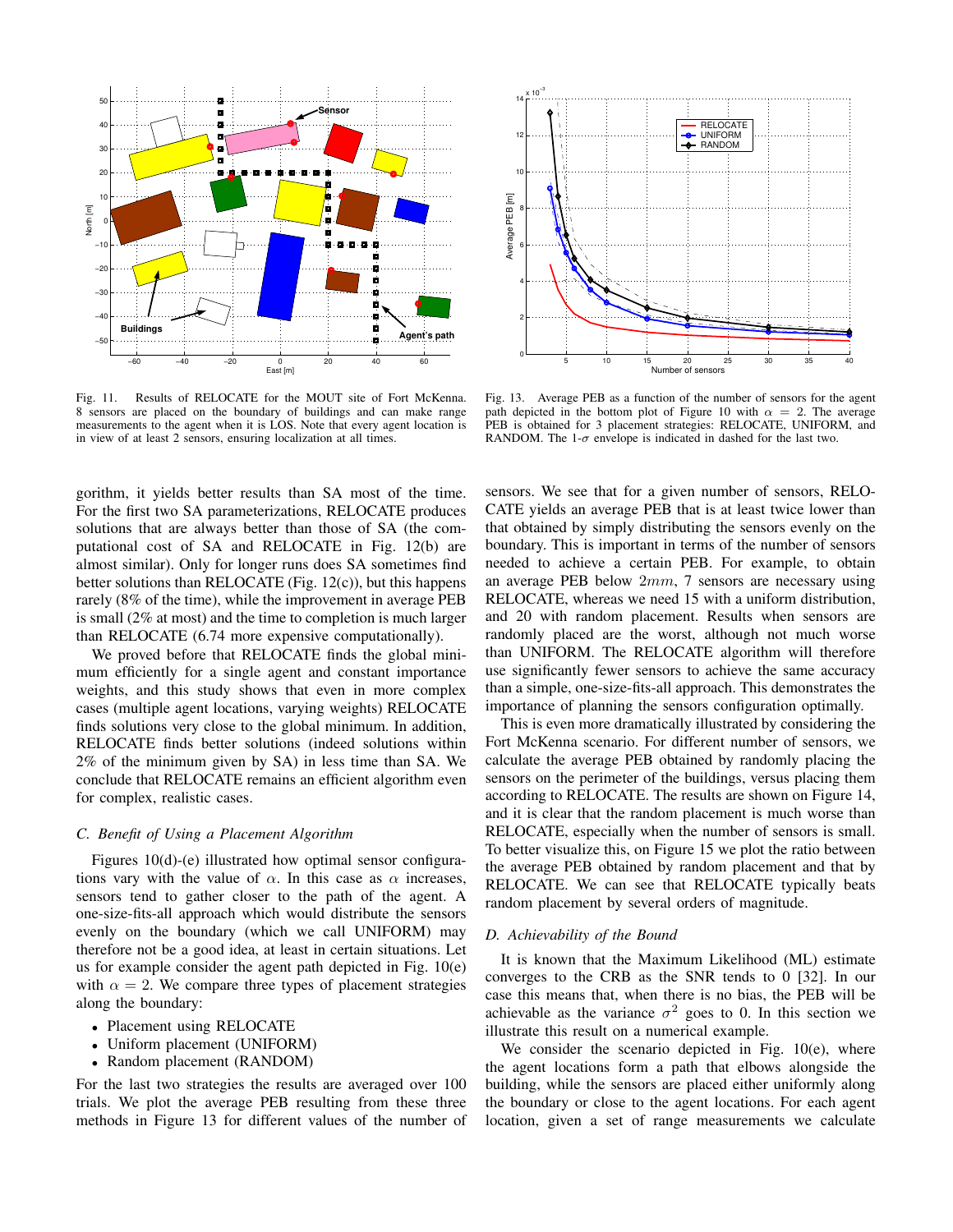

Fig. 12. Frequency histograms of the relative difference in PEB between the solution given by SA and RELOCATE, with the mean indicated by a dashed line. The SA respectively took a fraction of 0.22 (a), 0.94 (b), and 6.74 (c) of the time it took for RELOCATE to complete.



Fig. 14. Average PEB as a function of the number of sensors for the agent navigating in Fort McKenna as depicted in Figure 11.  $\alpha = 0$  and agent and sensors must be LOS in order to measure a range. The average PEB for the RELOCATE configurations is in thick red (it is too small to be distinguished from 0 on this scale), while the average PEB for random placement is in solid blue. The 1- $\sigma$  envelope is indicated in dashed.

the ML estimate of the agent location by using a non-linear least-squares (NLLS) method [33]. By repeating this several times over one agent location, we can compute the Mean Square Error (MSE) of the position estimate, and compare it to the PEB at that location. Note that NLLS requires an initial position estimate, whereas the PEB assumes no *a priori* location information. The comparison between MSE and PEB is therefore not entirely fair, but it is still good because the initial position estimate given to NLLS is poor.

On Figure 16 we plot the average PEB over the path (dashed) and the average MSE over the path (solid) as a function of the number of sensors deployed. We do this when the beacons are placed uniformly along the boundary (UNIFORM) and when they are clustered around the agent locations (RELOCATE). It can be seen that the average MSE and PEB are very close to one another (within 2% for all test points). The same was observed for the other configurations. On close inspection one can notice that the average MSE is



Fig. 15. Ratio of the average PEB obtained through random placement and that obtained through RELOCATE, from Fig. 14. RELOCATE beats random placement by several orders of magnitude, especially for small numbers of sensors.

sometimes lower than the PEB, which can be explained by the fact that NLLS requires an initial position estimate, so it has more "knowledge" than what the PEB accounts for. In any case we conclude that, at least in some special cases when the bias is absent, the PEB will be close to achievable, so its actual value can be used as well. For example, if a certain localization accuracy is required, the PEB value can be used as an engineering tool to indicate whether more beacons should be deployed.

## VI. CONCLUSION

Although metrics based on the Information Inequality are widely used in the literature to measure the quality of sensor configurations for localization, there have only been a few papers on how to optimally place the sensors to guarantee good localization. In this paper we have proposed RELOCATE, an iterative algorithm that minimizes the Position Error Bound (PEB). We proved that it efficiently converges to the global minimum when the range measurements are unbiased and have constant variances.